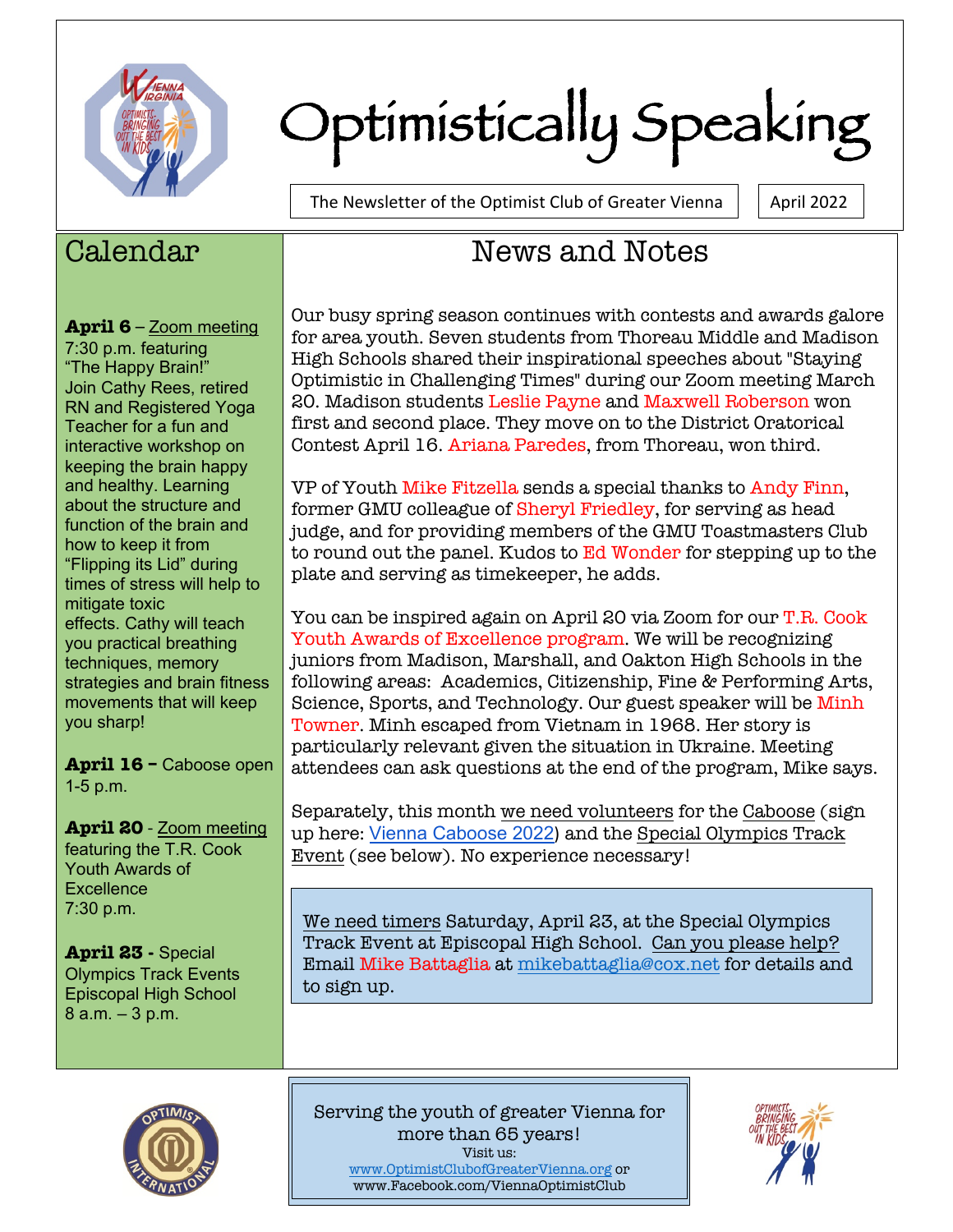From President Tom Bauer

Greetings Fellow Optimists!

Happy Spring! So nice to see so many blooming trees and flowers. It's also so nice to see Covid retreating, hopefully to stay that way.

We had some great speakers for our Oratorical contest on March 20th. Our winner, Leslie Payne, gave one of the best speeches I've heard in some time and her Ukrainian heritage and the fact that she still had relatives in Ukraine added an emotional quality as well. We have increased the prize money this year so the winner received \$1,000 with \$600 and \$400 going to the second and third place contestants respectively. I just wish we were able to get more schools on board for this great contest. Besides the money, I think it provides the kids with a fantastic opportunity to develop a skill that will be of great value throughout their lives. Many thanks to Mike and Ed for another great program.

Get ready for our first in person meeting in quite a while. On May 18th, we'll be back at the Vienna Moose Lodge for our annual JOOI club presentations. This year we've also decided to honor the Madison H.S. girls' basketball team for their three-peat state championship. That's three consecutive years; an unbelievable achievement. Come help us to honor them and hear all the great things our JOOI clubbers are doing.

Don't forget to sign up with Mike Bataglia for the Special Olympics time trials coming up. This is a great event and brings a lot of joy to be able to participate with these folks. Also, the Farmer's market is just around the corner! Please sign up early and often.

Finally, as our by-laws require, I am attempting to put together a nominating committee for the coming year. We desperately need someone to step up to the plate to replace me and Susan would like to give up the secretary's job as well. Please give some serious thought as to how you could step into one of these roles and keep our club moving forward!

Optimistically,

Tom



Our Farmers Market is back in business on Saturday, May 7, with more great food, fabulous music, and fun company! Did you know that ours is the only Farmers Market in Fairfax County run by a non-profit? Special thanks to Michele Wright for all her work throughout the year to make it happen–and to Gary Moonan (signup list genius), Roger Doughty (sign-up list captain), Susan Bauer (organizing genius for lockers), Dan Woltman (assisting with sponsorships) and many more volunteers to be named here!



Dan Mulville met with representatives from the Herndon Historic Society recently who wanted to know how we paint, maintain and operate the Vienna Caboose as they are planning to renovate theirs. Dan gave them the scoop. In addition, Dan reports that the Vienna Public Works Dept. has replaced the plexiglass covers on the Caboose ladders, a significant safety upgrade which may help discourage adventurous Caboose climbers. Thanks, Dan!